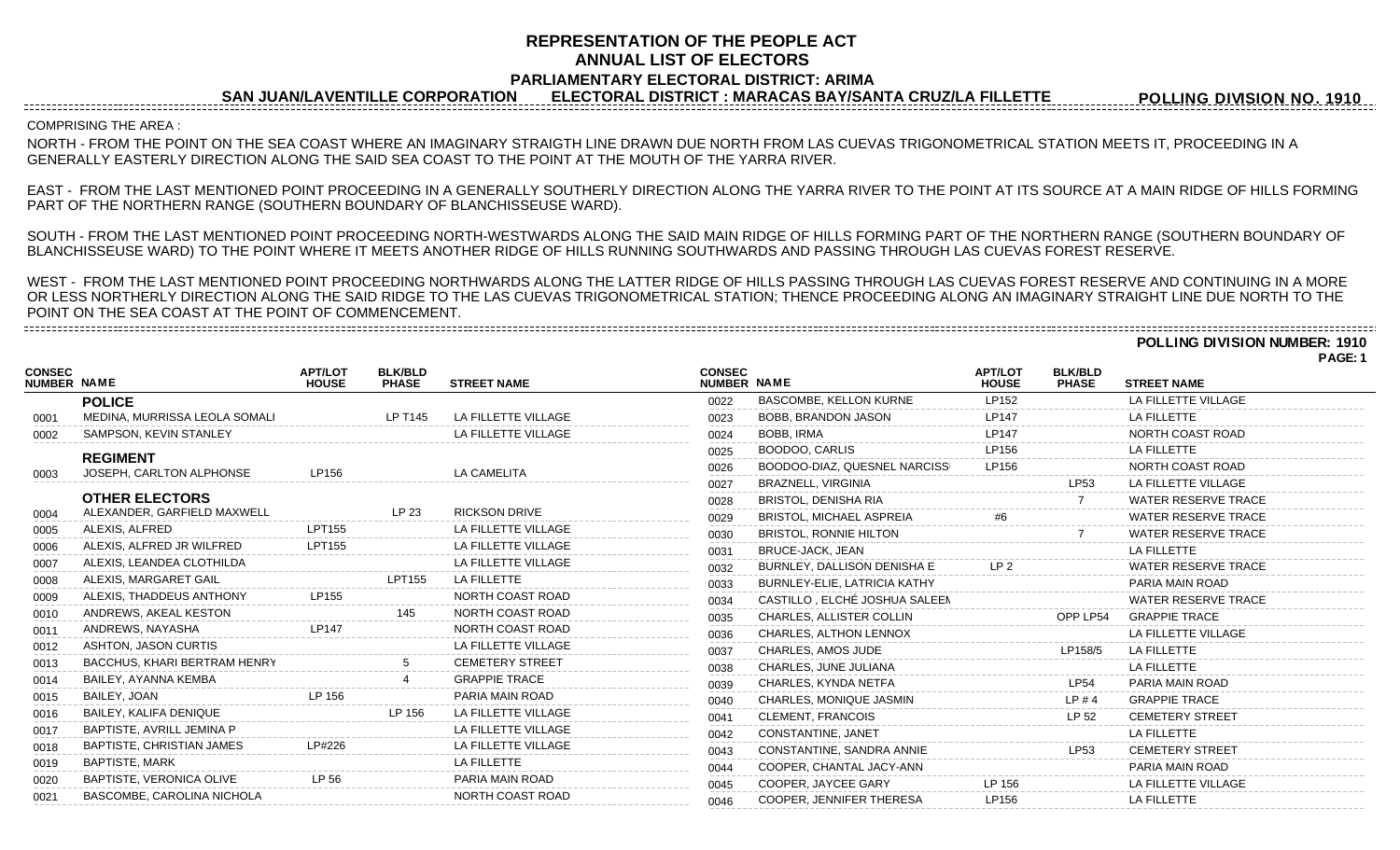## **POLLING DIVISION NUMBER: 1910 PAGE: 2**

|                              |                               |                                |                                |                        |                              |                              |                                |                                |                        | PAGE: 2 |
|------------------------------|-------------------------------|--------------------------------|--------------------------------|------------------------|------------------------------|------------------------------|--------------------------------|--------------------------------|------------------------|---------|
| CONSEC<br><b>NUMBER NAME</b> |                               | <b>APT/LOT</b><br><b>HOUSE</b> | <b>BLK/BLD</b><br><b>PHASE</b> | <b>STREET NAME</b>     | <b>CONSEC</b><br>NUMBER NAME |                              | <b>APT/LOT</b><br><b>HOUSE</b> | <b>BLK/BLD</b><br><b>PHASE</b> | <b>STREET NAME</b>     |         |
| 0047                         | CUMBERBATCH, BRENT CHRISTIAN  |                                |                                | PARIA MAIN ROAD        | 0091                         | <b>GARCIA, JOHN</b>          |                                |                                | LA FILLETTE            |         |
| 0048                         | DAIZE, ELIZABETH KAREN        |                                |                                | WATER RESERVE TRACE    | 0092                         | GARCIA, KESTON RICARDO       | LP237                          |                                | LA CAMELITA            |         |
| 0049                         | DAIZE, GEORGE AUGUSTIN        | <b>LP22</b>                    |                                | NORTH COAST ROAD       | 0093                         | GARCIA, MAIR DRUCELLA EVE    |                                |                                | PARIA MAIN ROAD        |         |
| 0050                         | DAIZE, MONICA SHIRLEY         | LP 222                         |                                | PARIA MAIN ROAD        | 0094                         | GARCIA, MARGARET MARCIA      |                                |                                | LA CAMELITA            |         |
| 0051                         | DANCLAIR, OBA                 |                                |                                | LA FILLETTE VILLAGE    | 0095                         | GARCIA, MARVIN ZENO TONY     |                                |                                | LA FILLETTE VILLAGE    |         |
| 0052                         | DANCLAIR, QUINTINA BRENDA     |                                |                                | <b>FIGARO TRACE</b>    | 0096                         | GARCIA, MISTY ROSANNE MELVA  |                                | LP234                          | LA FILLETTE VILLAGE    |         |
| 0053                         | DE VERTEUIL, BERNADETTE       |                                |                                | LA FILLETTE            | 0097                         | <b>GARCIA, VINCENT TONY</b>  |                                | LP234                          | LA FILLETTE            |         |
| 0054                         | DE VERTEUIL, LEROY CLEMENT    |                                |                                | PARIA MAIN ROAD        | 0098                         | GARCIA-MEDINA, MARY MAGDALEN |                                |                                | LA CAMELITA            |         |
| 0055                         | DE VERTEUIL, STEFAN BENEDICT  | LP#50                          |                                | PARIA MAIN ROAD        | 0099                         | GARCIA-VALDEZ, JUSTINA       |                                | LP#156                         | LA FILLETTE            |         |
| 0056                         | DE VERTEUIL, VANESSA ANN      | <b>LP53</b>                    |                                | PARIA MAIN ROAD        | 0100                         | GIBBONS, ANDRE LLOYD         | LP222                          |                                | PARIA MAIN ROAD        |         |
| 0057                         | DENNETT, ALLISON ANASTASIA    | 18                             |                                | LA FILLETTE            | 0101                         | GIBSON, AKEEL LINSLEY        |                                |                                | LA FILLETTE VILLAGE    |         |
| 0058                         | DIAZ, OCTAVIA                 |                                |                                | LA FILLETTE            | 0102                         | GIBSON, AVERY ALEX           | LP# 52                         |                                | <b>CEMETERY STREET</b> |         |
| 0059                         | DONAWA-QUINTERO, PATRICIA M   | LP 145                         |                                | LA FILLETTE VILLAGE    | 0103                         | GIBSON, AVIANNE ASHLEY       |                                |                                | <b>CEMETERY STREET</b> |         |
| 0060                         | ELI, KAREN                    |                                |                                | PARIA MAIN ROAD        | 0104                         | GIBSON, BETTY-ANNE VALERIE   |                                |                                | LA FILLETTE VILLAGE    |         |
| 0061                         | ELIE, ANNESSIA LEANN          | LP 53                          |                                | <b>CEMETERY STREET</b> | 0105                         | GIBSON, JEREMIAH             |                                |                                | LA FILLETTE            |         |
| 0062                         | ELIE, BARTHOLOMEW             |                                |                                | LA FILLETTE            | 0106                         | GIBSON CLEMENT, ADEL JANE    |                                |                                | NORTH COAST ROAD       |         |
| 0063                         | ELIE, CAVIO CLEON             |                                |                                | <b>CEMETERY STREET</b> | 0107                         | GIBSON RAMDEEN, MESHACH MAR  |                                | LP165                          | PARIA MAIN ROAD        |         |
| 0064                         | ELIE, DELICIA KIMBERLY        |                                | LP#53                          | <b>CEMETERY STREET</b> | 0108                         | GILBERT, JOSEPH GLEN         | LOT <sub>2</sub>               |                                | NORTH COAST ROAD       |         |
| 0065                         | ELIE, DONELL NATHANIEL        |                                | LP 53                          | <b>CEMETERY STREET</b> | 0109                         | GOPAUL, TRICIA MONA          | 145                            |                                | WATER RESERVE TRACE    |         |
| 0066                         | ELIE, EMMANUEL JUNIOR         |                                | LP235                          | <b>RICKSON DRIVE</b>   | 0110                         | GOULD, ABIGAIL               | LP156                          |                                | LA FILLETTE VILLAGE    |         |
| 0067                         | ELIE, FAYOLA VALARIE A        |                                |                                | PARIA MAIN ROAD        | 0111                         | <b>GRAPPIE, PETRONILLA</b>   |                                |                                | LA FILLETTE            |         |
| 0068                         | ELIE, GLORIA YVETTE           | LP 54                          |                                | LA FILLETTE VILLAGE    | 0112                         | HARFORD, IVAN                |                                |                                | PARIA MAIN ROAD        |         |
| 0069                         | ELIE, JIM MARK                |                                |                                | LA FILLETTE            | 0113                         | HARPER, KAREN                | LP 184                         |                                | PARIA MAIN ROAD        |         |
| 0070                         | ELIE, JULIEN CYRIL            |                                |                                | LA FILLETTE VILLAGE    | 0114                         | HARPER, KUREEN TAMIKA AFIYA  |                                | LP#184                         | PARIA MAIN ROAD        |         |
| 0071                         | ELIE, LEON                    |                                |                                | LA FILLETTE            | 0115                         | HERNANDEZ, BERNADINE KIM     |                                |                                | LA FILLETTE VILLAGE    |         |
| 0072                         | ELIE, MARGARET                |                                | <b>LP53</b>                    | <b>CEMETERY STREET</b> | 0116                         | HERNANDEZ, BEVERLY BIANCA    | LP 54                          |                                | <b>CEMETERY STREET</b> |         |
| 0073                         | ELIE, MODESTINE               |                                | <b>LP52</b>                    | LA FILLETTE VILLAGE    | 0117                         | HERNANDEZ, EARL KURT         |                                |                                | <b>CEMETERY STREET</b> |         |
| 0074                         | ELIE, NATASHA EMILY           | LP53                           |                                | <b>CEMETERY STREET</b> | 0118                         | HERNANDEZ, ELIZABETH         |                                |                                | LA FILLETTE            |         |
| 0075                         | ELIE, NORRIS                  |                                |                                | LA FILLETTE            | 0119                         | HERNANDEZ, JEOFREY MERVIN    |                                |                                | <b>CEMETERY STREET</b> |         |
| 0076                         | ELIE, PHILLIP                 | 103                            |                                | <b>RICKSON DRIVE</b>   | 0120                         | HERNANDEZ, KASMIN DANA       |                                | LP D226                        | PARIA MAIN ROAD        |         |
| 0077                         | ELIE, URBAN STEPHON           |                                |                                | <b>CEMETERY STREET</b> | 0121                         | HERNANDEZ, KATE LUCRICIA     |                                | LP#226D                        | LA FILLETTE VILLAGE    |         |
| 0078                         | ELIE, URSULA PAULA            | LP 53                          |                                | <b>CEMETERY STREET</b> | 0122                         | HERNANDEZ, KEIONA DANIELA    |                                |                                | LA FILLETTE VILLAGE    |         |
| 0079                         | ELIE MC LETCHIE, KENDELL KYLE |                                | #53                            | <b>CEMETERY STREET</b> | 0123                         | HERNANDEZ, KEISHA SHERLAN    | LP 226                         |                                | PARIA MAIN ROAD        |         |
| 0080                         | EMAMALIE, LEAH LYN-AVIV       | LP 52                          |                                | <b>CEMETERY STREET</b> | 0124                         | HERNANDEZ, KEISHEL SHERMIN   | LP226                          |                                | NORTH COAST ROAD       |         |
| 0081                         | EMAMALIE, RIAZ                | LP 52                          |                                | <b>CEMETERY STREET</b> | 0125                         | HERNANDEZ, LESTON NEIL       | LP226                          |                                | LA FILLETTE VILLAGE    |         |
| 0082                         | ESPINOSA, JENEIL ALLYSA       |                                |                                | WATER RESERVE TRACE    | 0126                         | HERNANDEZ, MICHEAL           | LP226                          |                                | LA FILLETTE VILLAGE    |         |
| 0083                         | <b>ESTICK, CHRIS ORIS</b>     |                                |                                | PARIA MAIN ROAD        | 0127                         | HERNANDEZ, PRESTON HERVEY    | LP146                          |                                | LA FILLETTE VILLAGE    |         |
| 0084                         | FELIX, CORNELIUS              |                                |                                | NORTH COAST ROAD       | 0128                         | HERNANDEZ, SHAQKEEM KURTIS D | LP226                          |                                | PARIA MAIN ROAD        |         |
| 0085                         | FELIX, SHELDON MARVIN         |                                |                                | LA FILLETTE VILLAGE    | 0129                         | HERNANDEZ-BASCOMBE, GISELLE  |                                |                                | NORTH COAST ROAD       |         |
| 0086                         | FELIX-LEWIS, NIKEISHA CAMILLE |                                |                                | <b>FIGARO TRACE</b>    | 0130                         | HERNANDEZ-BASCOMBE, JOEL LER |                                |                                | LA FILLETTE VILLAGE    |         |
| 0087                         | FRANCIS, FARI ATIBA           |                                | LP 17                          | <b>CEMETERY STREET</b> | 0131                         | HINDS, JASON NATHANIEL L     | LP331                          |                                | LA FILLETTE VILLAGE    |         |
| 0088                         | FRANCIS, RUDD DEX FRED        | LOT <sub>4</sub>               |                                | LA FILLETTE VILLAGE    | 0132                         | <b>ISAAC, CURTIS FELIX</b>   |                                |                                | LA CAMELITA            |         |
| 0089                         | FRANCOIS, SHERWIN             |                                |                                | LA FILLETTE            | 0133                         | JABOUDSINGH, MICHALA NIKITA  |                                |                                | PARIA MAIN ROAD        |         |
| 0090                         | <b>GARCIA, HAYES HAYDEN</b>   |                                |                                | LA FILLETTE VILLAGE    | 0134                         | JACK, ANGEL GINA             | LP227                          |                                | WATER RESERVE TRACE    |         |
|                              |                               |                                |                                |                        |                              |                              |                                |                                |                        |         |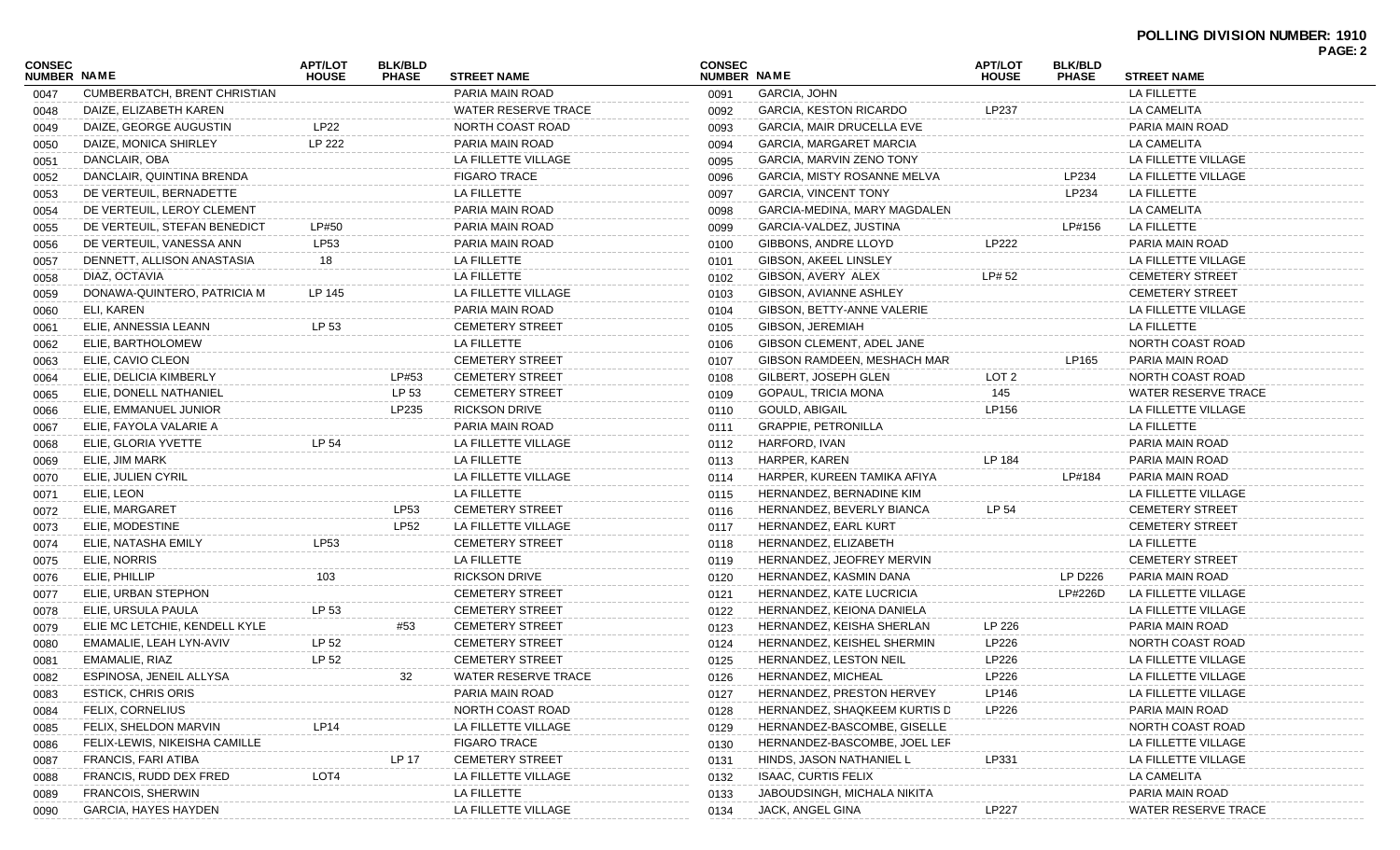| CONSEC | <b>NUMBER NAME</b>            | <b>APT/LOT</b><br><b>HOUSE</b> | <b>BLK/BLD</b><br><b>PHASE</b> | <b>STREET NAME</b>         | <b>CONSEC</b><br>NUMBER NAME |                               | <b>APT/LOT</b><br><b>HOUSE</b> | <b>BLK/BLD</b><br><b>PHASE</b> | <b>STREET NAME</b>         | PAGE: 3 |
|--------|-------------------------------|--------------------------------|--------------------------------|----------------------------|------------------------------|-------------------------------|--------------------------------|--------------------------------|----------------------------|---------|
| 0135   | <b>JACK, ATIAH TENEILL</b>    |                                |                                | WATER RESERVE TRACE        | 0179                         | JOSEPH, MARLENE COLETTE       | <b>LP B38</b>                  |                                | LA FILLETTE VILLAGE        |         |
| 0136   | JACK, JAMES JR                | <b>LPD221</b>                  |                                | <b>WATER RESERVE TRACE</b> | 0180                         | JOSEPH, RAPHAEL               |                                |                                | LA FILLETTE                |         |
| 0137   | JACK, JEWEL ANNA              | LP 153                         |                                | PARIA MAIN ROAD            | 0181                         | JOSEPH, SHELDON GARNET        | LP146                          |                                | LA FILLETTE VILLAGE        |         |
| 0138   | JACK, JOSIAH                  |                                | <b>LP22</b>                    | WATER RESERVE TRACE        | 0182                         | JOSEPH, SYLVIA                |                                |                                | LA FILLETTE                |         |
| 0139   | JACK, KENNETH JORDAN          |                                |                                | LA FILLETTE VILLAGE        | 0183                         | JOSEPH, WALT NOLAN            |                                | <b>LP54</b>                    | LA FILLETTE VILLAGE        |         |
| 0140   | JACK, KYLE                    |                                | LP 8                           | WATER RESERVE TRACE        | 0184                         | JOSEPH MEDINA, CRYSTAL PATRIC |                                |                                | LA FILLETTE VILLAGE        |         |
| 0141   | <b>JACK, MAKEEBA GREETER</b>  |                                |                                | <b>WATER RESERVE TRACE</b> | 0185                         | JOYEAU, JEMAL ALLISTER        |                                |                                | LA FILLETTE VILLAGE        |         |
| 0142   | JACK, MYNILL ANNA             |                                |                                | NORTH COAST ROAD           | 0186                         | JUDAN, BALRAM                 |                                |                                | PARIA MAIN ROAD            |         |
| 0143   | JACK, NEVEA                   |                                | LP 8                           | WATER RESERVE TRACE        | 0187                         | JULIEN, ANNEKA NATALIE        |                                |                                | LA FILLETTE VILLAGE        |         |
| 0144   | JACK, NICHOLAS KENNAN         |                                |                                | <b>WATER RESERVE TRACE</b> | 0188                         | JULIEN, DIANA                 | LP 157                         |                                | LA FILLETTE VILLAGE        |         |
| 0145   | JACK, RUSSEL ALPHA PRINCE     | LP221                          |                                | WATER RESERVE TRACE        | 0189                         | KENYON, CARRIE ESLYN JO       | 32                             |                                | WATER RESERVE TRACE        |         |
| 0146   | JACK, RUSSEL REGINALD J       |                                |                                | LA FILLETTE                | 0190                         | <b>KENYON, STEPHEN CURWEN</b> | LOT <sub>32</sub>              |                                | WATER RESERVE TRACE        |         |
| 0147   | JACK, TASHA                   |                                |                                | LA FILLETTE VILLAGE        | 0191                         | KIRK, CARMELE MARCIA          |                                |                                | LA FILLETTE VILLAGE        |         |
| 0148   | JACK-EDWARDS, RACHEL AVERLEN  | 27                             |                                | LA FILLETTE VILLAGE        | 0192                         | KIRK, CHARLES MALCOLM         | <b>LP51</b>                    |                                | LA FILLETTE VILLAGE        |         |
| 0149   | JACK-MARTIN, LISA             |                                |                                | WATER RESERVE TRACE        | 0193                         | KIRK, COLLIN CORNELIUS        | 221                            |                                | <b>WATER RESERVE TRACE</b> |         |
| 0150   | JACK-REYES, LOUISA MONICA S   |                                |                                | LA FILLETTE VILLAGE        | 0194                         | KIRK, EZEKIEL JOSIAH JOSÉ     |                                |                                | PARIA MAIN ROAD            |         |
| 0151   | JAMES, CLAIR ZISCA            | LP157                          |                                | LA FILLETTE                | 0195                         | KIRK, FRANKLYN RICHARD        | LP154                          |                                | <b>RICKSON DRIVE</b>       |         |
| 0152   | JAMES, KAYRENE STACEY         | LP157                          |                                | LA FILLETTE VILLAGE        | 0196                         | KIRK, JANICE FLORENCIA        |                                |                                | LA FILLETTE                |         |
| 0153   | JAMES, KERRISA ST BERNADINE K |                                | #157                           | LA FILLETTE VILLAGE        | 0197                         | KIRK, KIMONE                  |                                |                                | PARIA MAIN ROAD            |         |
| 0154   | JAMES, LINDA                  | LP157                          |                                | LA FILLETTE VILLAGE        | 0198                         | KIRK, MALCOLM RONDELL TITUS   | LP 54                          |                                | PARIA MAIN ROAD            |         |
| 0155   | JAMES, SHADA TAMIKA SHERISSE  |                                | LP 157                         | NORTH COAST ROAD           | 0199                         | KIRK, ONELLA VALENE ABIOLA    |                                |                                | PARIA MAIN ROAD            |         |
| 0156   | JAMES. TYLER CHELSEA          | LP#157                         |                                | LA FILLETTE VILLAGE        | 0200                         | KIRK, RENELLE CELINE          |                                | 22                             | <b>WATER RESERVE TRACE</b> |         |
| 0157   | JAMES, TYRA LEE               | 703/4                          |                                | LA FILLETTE                | 0201                         | KIRK, ROGER                   |                                |                                | LA FILLETTE                |         |
| 0158   | JAMES-WILLIAMS, ROMONA SHERI! |                                | LP225                          | LA FILLETTE VILLAGE        | 0202                         | KIRK, TREVON JOHN             |                                |                                | LA FILLETTE VILLAGE        |         |
| 0159   | JOBE, NOELLA NATAKI           |                                |                                | <b>FIGARO TRACE</b>        | 0203                         | KIRK, TRILON MALDO            |                                | LP#225                         | <b>RICKSON DRIVE</b>       |         |
| 0160   | JOHN, CHRISTIANA              |                                |                                | NORTH COAST ROAD           | 0204                         | KIRK, ZAKIYA MARY             |                                |                                | <b>RICKSON DRIVE</b>       |         |
| 0161   | JOHNSON, ROSEANN              | LP122                          |                                | <b>WATER RESERVE TRACE</b> | 0205                         | KIRTON, ANGEL ROCKSANNE R     |                                | LP T130                        | NORTH COAST ROAD           |         |
| 0162   | JORDAN, CHERYL LEONISE        |                                |                                | LA FILLETTE                | 0206                         | KIRTON, DAVID MATTHEW         |                                | LPT130                         | NORTH COAST ROAD           |         |
| 0163   | JORDAN, LENOX MICHAEL         | LP237                          |                                | LA FILLETTE                | 0207                         | KIRTON, EMMANUEL WAYNE MARCI  | LP130                          |                                | LA FILLETTE                |         |
| 0164   | JORDAN, LENOX MICHAEL JR      |                                | LP237                          | LA FILLETTE VILLAGE        | 0208                         | KIRTON, LLOYD DAVID           | LPT130                         |                                | NORTH COAST ROAD           |         |
| 0165   | JORDAN, LYNDI FLAVIAN         | 237                            |                                | LA FILLETTE VILLAGE        | 0209                         | KIRTON, LLOYD ERNEST DAVE     | LP130                          |                                | LA FILLETTE VILLAGE        |         |
| 0166   | JORDAN, LYNISSA LEAN          | LP237                          |                                | <b>GRAPPIE TRACE</b>       | 0210                         | KIRTON, MIRIAM                | LP T130                        |                                | LA FILLETTE                |         |
| 0167   | JOSEPH, ALTHEUS CHARLES       |                                |                                | LA FILLETTE VILLAGE        | 0211                         | KIRTON, SPARCLE FENUI LILLIE  |                                | <b>LPT130</b>                  | NORTH COAST ROAD           |         |
| 0168   | JOSEPH, AMIKA AKEATER MICHELA |                                |                                | LA FILLETTE VILLAGE        | 0212                         | KIRTON, SUNSHINE MIRIAM       | LPT130                         |                                | NORTH COAST ROAD           |         |
| 0169   | JOSEPH, ASHA RIA ALICIA       |                                |                                | LA FILLETTE VILLAGE        | 0213                         | LEE QUAY, KERN JOSEPH         | 146                            |                                | LA FILLETTE VILLAGE        |         |
| 0170   | JOSEPH, CANDICE SHELLY-ANN    |                                |                                | <b>GRAPPIE TRACE</b>       | 0214                         | LEE QUAY, SHANIQUA NAOMI ANNE | #146                           |                                | LA FILLETTE VILLAGE        |         |
| 0171   | JOSEPH, CANDY SHELLY          |                                | LP158/5                        | NORTH COAST ROAD           | 0215                         | LEWIS, NIEISHA AFANNA MAGDALE |                                |                                | <b>FIGARO TRACE</b>        |         |
| 0172   | <b>JOSEPH, CARLOS PATRICK</b> | LP156                          |                                | LA FILLETTE VILLAGE        | 0216                         | LEWIS, NIRIAH SPARKLE P       |                                | LP <sub>1</sub>                | <b>FIGARO TRACE</b>        |         |
| 0173   | JOSEPH, CASENE ALTHEA         |                                | LP 158                         | NORTH COAST ROAD           | 0217                         | LOBAI, LEELA                  | LP224                          |                                | LA FILLETTE                |         |
| 0174   | JOSEPH, CURTIS FRANCIS        |                                |                                | LA FILLETTE VILLAGE        | 0218                         | MATTHEWS, EMILY RHODA VIVIAN  | LP 240                         |                                | LA FILLETTE VILLAGE        |         |
| 0175   | JOSEPH, JOEL JOHN             |                                |                                | LA FILLETTE VILLAGE        | 0219                         | MATTHEWS, ISIAH LEXTER KING   |                                | LP 226                         | LA FILLETTE VILLAGE        |         |
| 0176   | JOSEPH, KAREEM MICHAEL AKEEM  |                                |                                | LA FILLETTE VILLAGE        | 0220                         | MATTHEWS, LEXTER JOSEPH       |                                | A226                           | PARIA MAIN ROAD            |         |
| 0177   | JOSEPH, KERVIN                |                                | 226                            | LA FILLETTE VILLAGE        | 0221                         | MATTHEWS, SADÉ SHANIA         |                                | <b>LPB226</b>                  | LA FILLETTE VILLAGE        |         |
| 0178   | JOSEPH, KURT NICHOLAS         |                                |                                | LA FILLETTE                | 0222                         | MC CLATCHIE, CLAUDETTE ERICA  |                                | <b>LP22</b>                    | LA FILLETTE VILLAGE        |         |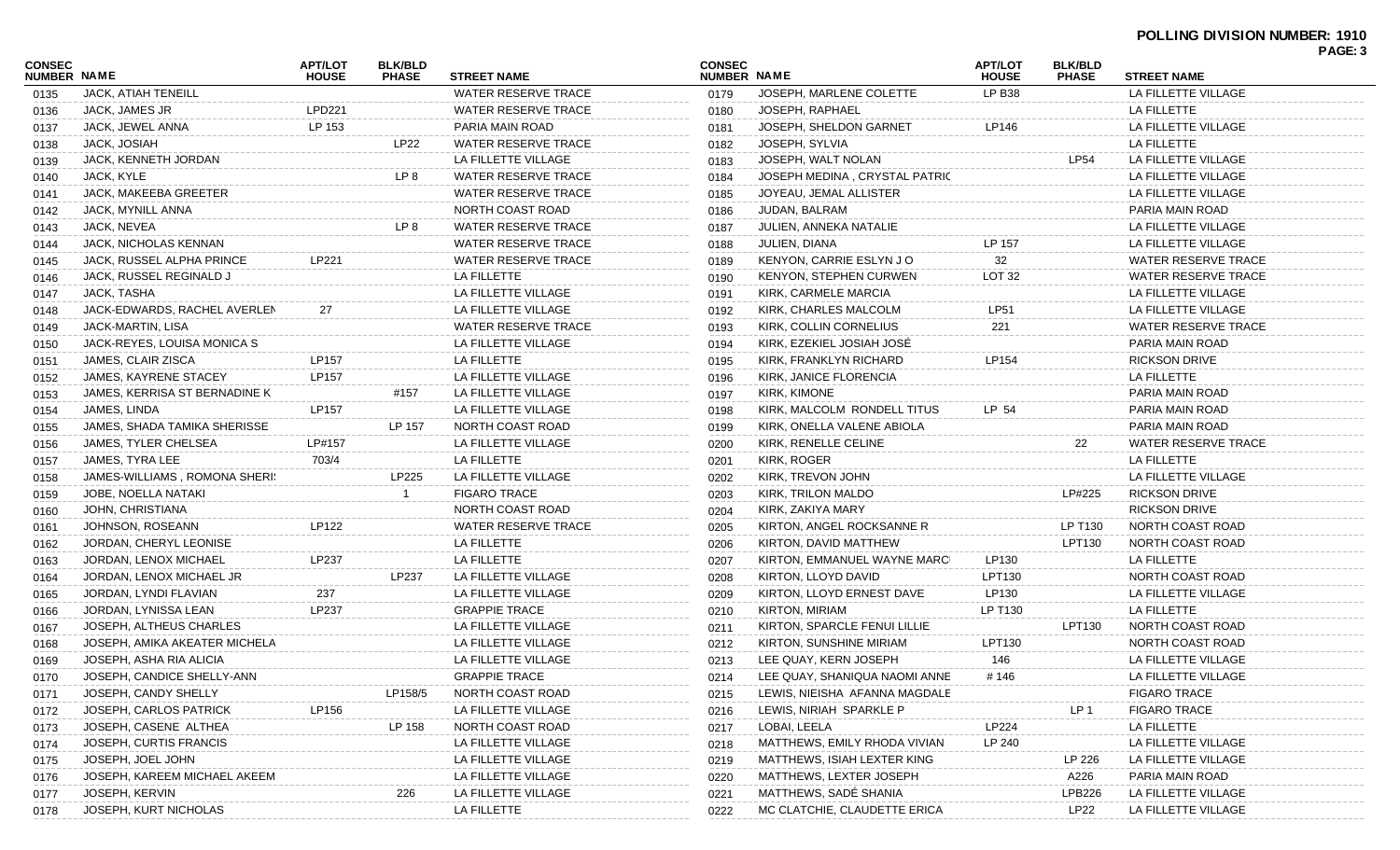## **POLLING DIVISION NUMBER: 1910**

|                                     |                                |                                |                                |                            |                                     |                               |                                |                                |                            | PAGE: 4 |
|-------------------------------------|--------------------------------|--------------------------------|--------------------------------|----------------------------|-------------------------------------|-------------------------------|--------------------------------|--------------------------------|----------------------------|---------|
| <b>CONSEC</b><br><b>NUMBER NAME</b> |                                | <b>APT/LOT</b><br><b>HOUSE</b> | <b>BLK/BLD</b><br><b>PHASE</b> | <b>STREET NAME</b>         | <b>CONSEC</b><br><b>NUMBER NAME</b> |                               | <b>APT/LOT</b><br><b>HOUSE</b> | <b>BLK/BLD</b><br><b>PHASE</b> | <b>STREET NAME</b>         |         |
| 0223                                | MC CLATCHIE, ELIJAH DENSIL I J |                                | LP 145                         | PARIA MAIN ROAD            | 0267                                | QUINTERO, KEVIN               | LP226                          |                                | <b>WATER RESERVE TRACE</b> |         |
| 0224                                | MC CLATCHIE, SARAFINA K C      |                                | LP145                          | PARIA MAIN ROAD            | 0268                                | QUINTERO, LEATICIA DIXIE-ANN  | LP221D                         |                                | LA FILLETTE VILLAGE        |         |
| 0225                                | MC CLATCHIE. WAILLISHA J F     |                                | LP225                          | LA FILLETTE VILLAGE        | 0269                                | QUINTERO, LEON                |                                |                                | WATER RESERVE TRACE        |         |
| 0226                                | MC CLATCHIE. WALLACE LEWIS     |                                |                                | LA FILLETTE VILLAGE        | 0270                                | QUINTERO. MARSHA STACY-ANN    |                                |                                | WATER RESERVE TRACE        |         |
| 0227                                | MC LETCHIE, SHENELLE LATISHA   |                                | LP53                           | <b>CEMETERY STREET</b>     | 0271                                | QUINTERO, MARVIN              |                                |                                | LA FILLETTE VILLAGE        |         |
| 0228                                | MEDINA, GERARD HOLLIS          |                                |                                | LA CAMELITA                | 0272                                | QUINTERO, MATTHEW KENTIS      |                                |                                | WATER RESERVE TRACE        |         |
| 0229                                | MEDINA, JODHAN ISAIAH          | LP 145                         |                                | PARIA MAIN ROAD            | 0273                                | QUINTERO, MAUREEN             |                                |                                | LA FILLETTE VILLAGE        |         |
| 0230                                | MEDINA, JOSHUA EMMANUEL ZION   | LP 145                         |                                | LA FILLETTE VILLAGE        | 0274                                | QUINTERO, MERLYN SONIA        |                                | LP A 27                        | NORTH COAST ROAD           |         |
| 0231                                | MEDINA-JOSEPH, AYANA MAKINI A  | LP145                          |                                | LA FILLETTE VILLAGE        | 0275                                | QUINTERO, PAUL ANGEL          |                                |                                | WATER RESERVE TRACE        |         |
| 0232                                | MEDINA-PICKERING, ABAYAOMI AIS | LP T145                        |                                | LA FILLETTE VILLAGE        | 0276                                | QUINTERO, PRINCESS VANESSA D  | LP227                          |                                | NORTH COAST ROAD           |         |
| 0233                                | MENDOZA, ERIC                  |                                | LP166                          | <b>GRAPPIE TRACE</b>       | 0277                                | QUINTERO, QUACY GERANADO      |                                | LP320                          | WATER RESERVE TRACE        |         |
| 0234                                | MORRISON-MURPHY, PETER         |                                |                                | LA FILLETTE                | 0278                                | QUINTERO, QUINCY LLOLANDO     |                                |                                | WATER RESERVE TRACE        |         |
| 0235                                | MORRISON-MURPHY, PETRA         |                                |                                | LA FILLETTE VILLAGE        | 0279                                | QUINTERO, RON MANDELA         |                                | #74 1/4 MM                     | LA FILLETTE VILLAGE        |         |
| 0236                                | MURPHY, JESSE                  |                                |                                | LA FILLETTE VILLAGE        | 0280                                | QUINTERO, RUDOLPH             |                                |                                | LA FILLETTE                |         |
| 0237                                | MURPHY, PETRICE JAIMEE         |                                |                                | LA FILLETTE VILLAGE        | 0281                                | QUINTERO, SAMUEL CONRAD       |                                |                                | LA FILLETTE VILLAGE        |         |
| 0238                                | NABBIE, JOLLEEN                |                                | LP 146                         | PARIA MAIN ROAD            | 0282                                | QUINTERO, WAYNE KENNY CARLTC  | LP227                          |                                | NORTH COAST ROAD           |         |
| 0239                                | NICHOLAS. CHRISTINA MALAIKA T  |                                | LP 143                         | PARIA MAIN ROAD            | 0283                                | QUINTERO-JACK, AMORGASTES     |                                |                                | LA FILLETTE VILLAGE        |         |
| 0240                                | NICHOLAS, KENT CHRISTOPHER     |                                | LP143                          | PARIA MAIN ROAD            | 0284                                | QUINTERO-VALDEZ, ALBERTINA    | LPB226                         |                                | LA FILLETTE                |         |
| 0241                                | O'BRIEN, CYRIL                 | <b>LP51</b>                    |                                | <b>CEMETERY STREET</b>     | 0285                                | REECE-MEDINA, VICTORIA        | LP 145                         |                                | LA FILLETTE                |         |
| 0242                                | O'CONNOR, CHRISTOPHER DANIEL   |                                | LP156                          | PARIA MAIN ROAD            | 0286                                | REYES, ARNOLD JERIMIAH JOSEPH | <b>LPA237</b>                  |                                | LA FILLETTE                |         |
| 0243                                | PATRICK, FRANCIS MERLIN        |                                |                                | LA FILLETTE                | 0287                                | REYES, JOEL JEREMY            | LP158/5                        |                                | <b>FIGARO TRACE</b>        |         |
| 0244                                | PHILLIP, ROGER CORDELL         |                                |                                | PARIA MAIN ROAD            | 0288                                | REYES, SAMUEL JOSEPH          |                                | LP A237                        | LA FILLETTE VILLAGE        |         |
| 0245                                | PHILLIPS, AARON ISAIAH         |                                |                                | <b>WATER RESERVE TRACE</b> | 0289                                | RICHARDS, SHADAÉ RIANNA       |                                | LP 156                         | LA FILLETTE VILLAGE        |         |
| 0246                                | PHIPPS, ANGEL SAMANTHA         | LP 156                         |                                | PARIA MAIN ROAD            | 0290                                | RICKSON, INGRID KATHLEEN      |                                |                                | LA FILLETTE VILLAGE        |         |
| 0247                                | PHIPPS, ANTHONY CHRISTIAN      | LP B236                        |                                | LA CAMELITA                | 0291                                | ROACH, MARVA CAMILLA          | <b>LP55</b>                    |                                | <b>CEMETERY STREET</b>     |         |
| 0248                                | PHIPPS, SIMONE NAKITA          | LP 146                         |                                | LA CAMELITA                | 0292                                | SALVARY, GERARD MARK          |                                |                                | LA CAMELITA                |         |
| 0249                                | PIERRE, ESTHER IANA            | LP53                           |                                | <b>CEMETERY STREET</b>     | 0293                                | SAMPSON, ALEX ADRIAN          |                                | LP 226                         | LA FILLETTE VILLAGE        |         |
| 0250                                | PIERRE, RENNIE ANDREW          | LP143                          |                                | PARIA MAIN ROAD            | 0294                                | SAMPSON, JAMARKEE GARY JUNIO  |                                |                                | LA FILLETTE VILLAGE        |         |
| 0251                                | QUINTARO, ALBINUS              | 70.75MM                        |                                | LA FILLETTE                | 0295                                | SAMPSON, JASON GERARD         | T 147                          |                                | LA FILLETTE VILLAGE        |         |
| 0252                                | QUINTERO, ANDREW               | LP31                           |                                | LA FILLETTE VILLAGE        | 0296                                | SAMPSON, JULIANA SHELLEY      |                                |                                | LA FILLETTE VILLAGE        |         |
| 0253                                | QUINTERO, ANDY                 | LPE32                          |                                | LA FILLETTE VILLAGE        | 0297                                | SAMPSON, JULIET EMELIE CELIA  | LP226                          |                                | LA FILLETTE                |         |
| 0254                                | QUINTERO, AVA PERTRINA         |                                |                                | WATER RESERVE TRACE        | 0298                                | SAMPSON, KIMBERLEY ANNASTACI  | LP226                          |                                | NORTH COAST ROAD           |         |
| 0255                                | QUINTERO, BRANDON GORDWIN      |                                |                                | WATER RESERVE TRACE        | 0299                                | SAMPSON, RICHARD JEROME       |                                |                                | LA FILLETTE                |         |
| 0256                                | QUINTERO, CHARLENE             |                                | LPB226                         | LA FILLETTE                | 0300                                | SAMPSON, SHERNICE AKEILA K    |                                |                                | PARIA MAIN ROAD            |         |
| 0257                                | QUINTERO, COLUMBUS AKEEM       | LP 721/4                       |                                | LA FILLETTE VILLAGE        | 0301                                | SAMPSON-DIAZ, CATHERINE       |                                |                                | LA FILLETTE                |         |
| 0258                                | QUINTERO, DANIELLE DALIA       |                                |                                | <b>RICKSON DRIVE</b>       | 0302                                | SANKAR, KATHY-ANN             |                                |                                | WATER RESERVE TRACE        |         |
| 0259                                | QUINTERO, DONNA-MARIE          | #71¼ MM                        |                                | PARIA MAIN ROAD            | 0303                                | SANKAR, LEELA                 |                                | LP 58/4                        | <b>GRAPPIE TRACE</b>       |         |
| 0260                                | QUINTERO, ESTHER               | LP32                           |                                | NORTH COAST ROAD           | 0304                                | SMITH, MARLON DAVIDSON        |                                | LP153                          | LA FILLETTE VILLAGE        |         |
| 0261                                | QUINTERO, GWENICA FEDELIA A    |                                |                                | LA FILLETTE VILLAGE        | 0305                                | ST HILLAIRE, MARIA            |                                |                                | LA FILLETTE VILLAGE        |         |
| 0262                                | QUINTERO, JAARD ANDREA         |                                | LP3                            | WATER RESERVE TRACE        | 0306                                | SUTTON, ELIZABETH KIZZY       |                                |                                | LA FILLETTE VILLAGE        |         |
| 0263                                | QUINTERO, JAMAAC NATHANIEL     |                                | LP125                          | <b>WATER RESERVE TRACE</b> | 0307                                | SYDNEY, KIMBERLY JAEL RENELLE | LP 32                          |                                | WATER RESERVE TRACE        |         |
| 0264                                | QUINTERO, JOSHUA CAMELIO       |                                |                                | <b>RICKSON DRIVE</b>       | 0308                                | SYLVESTER, ANN MARIE ANGELA   |                                |                                | LA FILLETTE VILLAGE        |         |
| 0265                                | QUINTERO, KELLY                |                                |                                | PARIA MAIN ROAD            | 0309                                | SYLVESTER, BRIAN BLAZIE       |                                |                                | LA FILLETTE VILLAGE        |         |
| 0266                                | QUINTERO, KENNY MATTHEW        |                                |                                | PARIA MAIN ROAD            | 0310                                | SYLVESTER, CLAUDISHA TIA T    | LP 157                         |                                | PARIA MAIN ROAD            |         |
|                                     |                                |                                |                                |                            |                                     |                               |                                |                                |                            |         |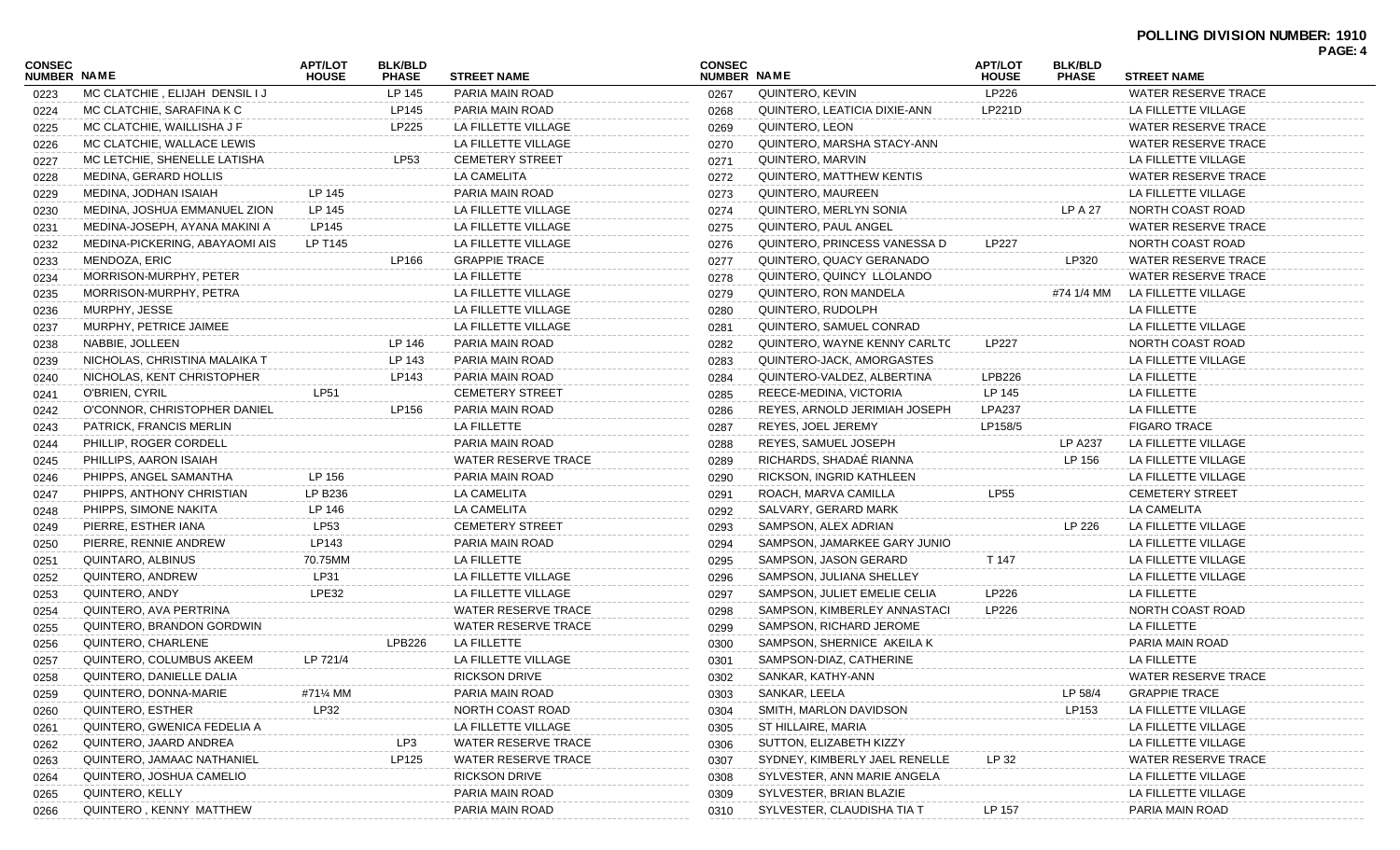## **POLLING DIVISION NUMBER: 1910**

|                              |                                 |                                |                                |                            |                              |                              |                                |                                |                    | PAGE: 5 |
|------------------------------|---------------------------------|--------------------------------|--------------------------------|----------------------------|------------------------------|------------------------------|--------------------------------|--------------------------------|--------------------|---------|
| <b>CONSEC</b><br>NUMBER NAME |                                 | <b>APT/LOT</b><br><b>HOUSE</b> | <b>BLK/BLD</b><br><b>PHASE</b> | <b>STREET NAME</b>         | <b>CONSEC</b><br>NUMBER NAME |                              | <b>APT/LOT</b><br><b>HOUSE</b> | <b>BLK/BLD</b><br><b>PHASE</b> | <b>STREET NAME</b> |         |
| 0311                         | SYLVESTER-BOODOO, ANASTASIA     |                                |                                | LA FILLETTE                | 0355                         | WILSON, SHAKINIASANANDA RUBY | LP153                          |                                | PARIA MAIN ROAD    |         |
| 0312                         | TAYLOR, DYLON GARVIN            |                                | <b>LP53</b>                    | <b>CEMETERY STREET</b>     |                              |                              |                                |                                |                    |         |
| 0313                         | TEARR, SHANNON KRISTA           |                                | LP 234                         | PARIA MAIN ROAD            |                              |                              |                                |                                |                    |         |
| 0314                         | VALDEZ, ANNESSA TERISITOR       | $\overline{2}$                 |                                | NORTH COAST ROAD           |                              |                              |                                |                                |                    |         |
| 0315                         | VALDEZ, BREAN CLAUDIA           | LP 157                         |                                | PARIA MAIN ROAD            |                              |                              |                                |                                |                    |         |
| 0316                         | VALDEZ, CINDY                   |                                |                                | LA FILLETTE VILLAGE        |                              |                              |                                |                                |                    |         |
| 0317                         | VALDEZ, CLAUDETTE MARY          |                                |                                | LA FILLETTE VILLAGE        |                              |                              |                                |                                |                    |         |
| 0318                         | VALDEZ, FELICIA                 | LP53                           |                                | LA FILLETTE                |                              |                              |                                |                                |                    |         |
| 0319                         | VALDEZ, FELIX                   |                                |                                | LA FILLETTE                |                              |                              |                                |                                |                    |         |
| 0320                         | VALDEZ, HEZRON                  |                                |                                | LA CAMELITA                |                              |                              |                                |                                |                    |         |
| 0321                         | VALDEZ, PARRIS PETER RODNEY     | LP227                          |                                | PARIA MAIN ROAD            |                              |                              |                                |                                |                    |         |
| 0322                         | VALDEZ, RACHEL RUTH TAMARA      |                                |                                | LA FILLETTE VILLAGE        |                              |                              |                                |                                |                    |         |
| 0323                         | VALDEZ, RICHARD DANIEL          |                                |                                | LA FILLETTE VILLAGE        |                              |                              |                                |                                |                    |         |
| 0324                         | VALDEZ, VICTOR                  |                                | 236                            | LA FILLETTE                |                              |                              |                                |                                |                    |         |
| 0325                         | VALDEZ-MAYERS, VERONICA         |                                |                                | LA FILLETTE                |                              |                              |                                |                                |                    |         |
| 0326                         | VALDEZ-SMITH, RITA BRENDA       |                                |                                | LA FILLETTE                |                              |                              |                                |                                |                    |         |
| 0327                         | VERNETTE, DEBRA MARY            | LP 53                          |                                | <b>CEMETERY STREET</b>     |                              |                              |                                |                                |                    |         |
| 0328                         | WAJDAILE, JOYCELYN              | LP 131                         |                                | LA FILLETTE VILLAGE        |                              |                              |                                |                                |                    |         |
| 0329                         | WILLIAMS, ALBERT JOHN           |                                |                                | LA FILLETTE VILLAGE        |                              |                              |                                |                                |                    |         |
| 0330                         | WILLIAMS, AMANDA CLAIRE         | LP 146                         |                                | LA FILLETTE VILLAGE        |                              |                              |                                |                                |                    |         |
| 0331                         | WILLIAMS, ANDRE                 | LP D22                         |                                | WATER RESERVE TRACE        |                              |                              |                                |                                |                    |         |
| 0332                         | WILLIAMS, ANTHON                | LP221                          |                                | <b>WATER RESERVE TRACE</b> |                              |                              |                                |                                |                    |         |
| 0333                         | WILLIAMS, BARRY KEVIN           |                                | LP <sub>1</sub>                | NORTH COAST ROAD           |                              |                              |                                |                                |                    |         |
| 0334                         | WILLIAMS, CHERYL-ANN            |                                |                                | PARIA MAIN ROAD            |                              |                              |                                |                                |                    |         |
| 0335                         | WILLIAMS, CLEVON ANTONIO        |                                | LP146                          | NORTH COAST ROAD           |                              |                              |                                |                                |                    |         |
| 0336                         | WILLIAMS, DAMEION ANDRE         |                                |                                | WATER RESERVE TRACE        |                              |                              |                                |                                |                    |         |
| 0337                         | WILLIAMS, DAYNA ELIZABETH       |                                |                                | WATER RESERVE TRACE        |                              |                              |                                |                                |                    |         |
| 0338                         | WILLIAMS, DESERIE KAREN         |                                | LP30                           | <b>WATER RESERVE TRACE</b> |                              |                              |                                |                                |                    |         |
| 0339                         | WILLIAMS, DWAYNE MARLON         |                                | LPD <sub>22</sub>              | WATER RESERVE TRACE        |                              |                              |                                |                                |                    |         |
| 0340                         | WILLIAMS, GALE VALERIE          |                                |                                | LA FILLETTE VILLAGE        |                              |                              |                                |                                |                    |         |
| 0341                         | WILLIAMS, GLENROY KERN PHILLIP  | LP146                          |                                | PARIA MAIN ROAD            |                              |                              |                                |                                |                    |         |
| 0342                         | <b>WILLIAMS, KERON</b>          |                                |                                | WATER RESERVE TRACE        |                              |                              |                                |                                |                    |         |
| 0343                         | WILLIAMS, KEVON                 |                                | LP122                          | WATER RESERVE TRACE        |                              |                              |                                |                                |                    |         |
| 0344                         | WILLIAMS, LATOYA ANDREA         | LP 166                         |                                | NORTH COAST ROAD           |                              |                              |                                |                                |                    |         |
| 0345                         | WILLIAMS, LEROY WESLEY WILLIAN  |                                |                                | LA FILLETTE VILLAGE        |                              |                              |                                |                                |                    |         |
| 0346                         | <b>WILLIAMS, MARLON STEFFON</b> |                                | LP 145                         | LA FILLETTE VILLAGE        |                              |                              |                                |                                |                    |         |
| 0347                         | <b>WILLIAMS, REN MICHAEL</b>    | LP226                          |                                | NORTH COAST ROAD           |                              |                              |                                |                                |                    |         |
| 0348                         | WILLIAMS, RHONDA FIONA D        | LP 146                         |                                | NORTH COAST ROAD           |                              |                              |                                |                                |                    |         |
| 0349                         | WILLIAMS, RONNIE                |                                |                                | LA FILLETTE VILLAGE        |                              |                              |                                |                                |                    |         |
| 0350                         | WILLIAMS, ROXANNE VICTORIA      |                                |                                | WATER RESERVE TRACE        |                              |                              |                                |                                |                    |         |
| 0351                         | <b>WILLIAMS, SANDRA</b>         |                                |                                | WATER RESERVE TRACE        |                              |                              |                                |                                |                    |         |
| 0352                         | WILLIAMS, THERESE FELICIA       |                                |                                | WATER RESERVE TRACE        |                              |                              |                                |                                |                    |         |
| 0353                         | WILLIAMS-BAPTISTE, SHIRLEY      |                                |                                | LA FILLETTE                |                              |                              |                                |                                |                    |         |
| 0354                         | WILLIAMS-LEE QUAY, ALICIA G     | LP146                          |                                | LA FILLETTE VILLAGE        |                              |                              |                                |                                |                    |         |